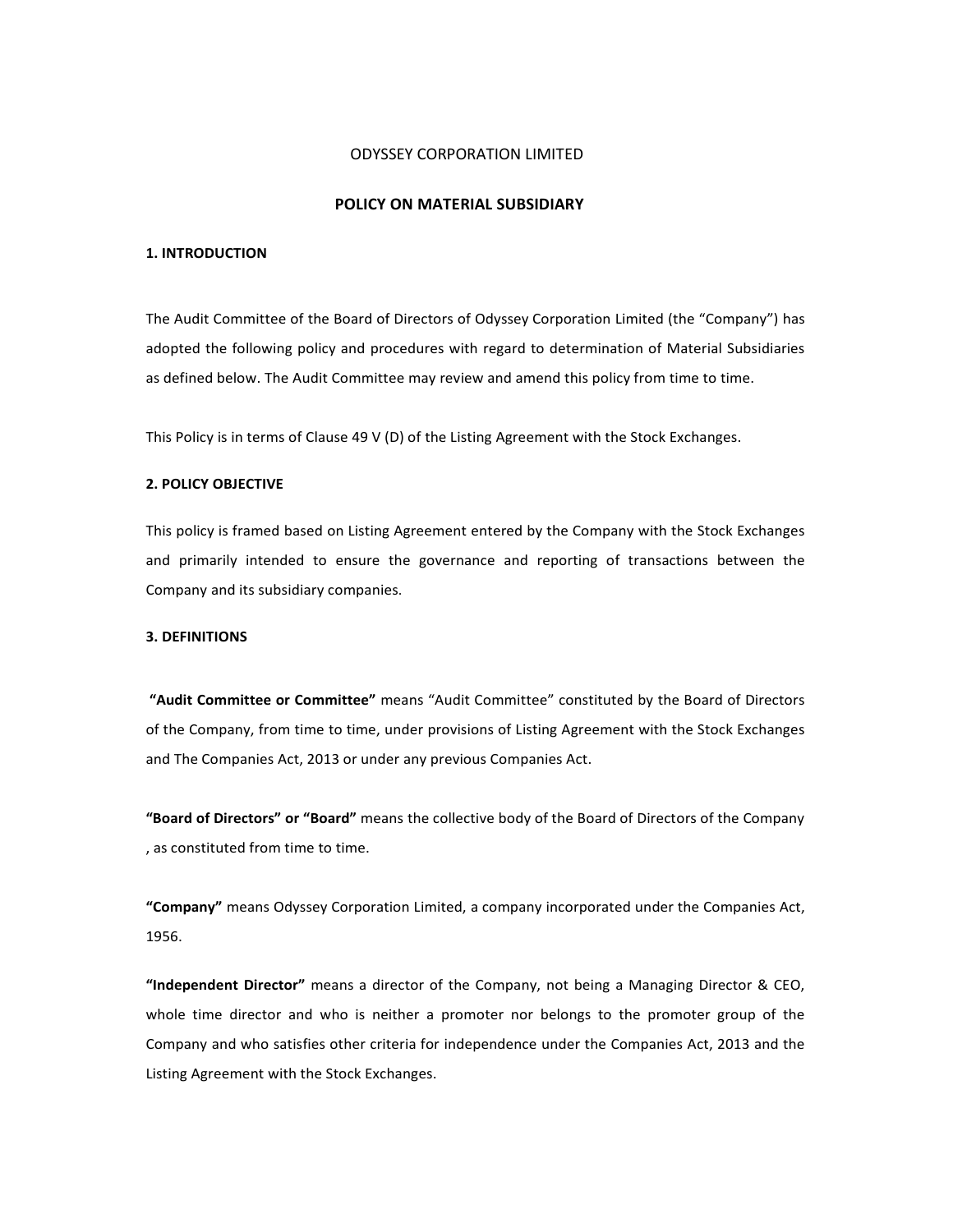**"Policy"** means Policy on Material Subsidiary.

**Material Non Listed Indian Subsidiary** shall mean subsidiary of the Company which is incorporated in India and is not listed on any Indian Stock Exchanges, if the investment of the Company in that subsidiary exceeds twenty per cent of its consolidated net worth as per the audited balance sheet of the previous financial year or if the subsidiary has generated twenty per cent of the consolidated income of the Company during the previous financial year.

**"Significant Transaction or Arrangement"** shall mean any individual transaction or arrangement that exceeds or is likely to exceed 10% of the total revenues or total expenses or total assets or total liabilities, as the case may be, of the material unlisted subsidiary for the immediately preceding accounting year.

**"Subsidiary"** shall be as defined under the Companies Act, 2013 and the Rules made thereunder.

### **4. POLICY**

- 1. A subsidiary shall be considered a Material Subsidiary, if any of the following conditions are satisfied:
	- a. If the Investment of the Company in the subsidiary exceeds 20% of its consolidated net worth as per the audited balance sheet of the previous financial year; or
	- b. If the subsidiary has generated 20% of the consolidated income of the Company during the previous financial year
	- 2. Atleast one Independent Director on the Board of Directors of the Company shall be a Director on the Board of Directors of a Material Non‐Listed Indian Subsidiary Company.
	- 3. The Audit Committee shall review the financial statements, in particular, the investments made by the unlisted subsidiary Company on an annual basis.
	- 4. The minutes of the Board Meetings of the Unlisted Subsidiary Companies shall be placed before the Board meetings of the Company on a quarterly basis.